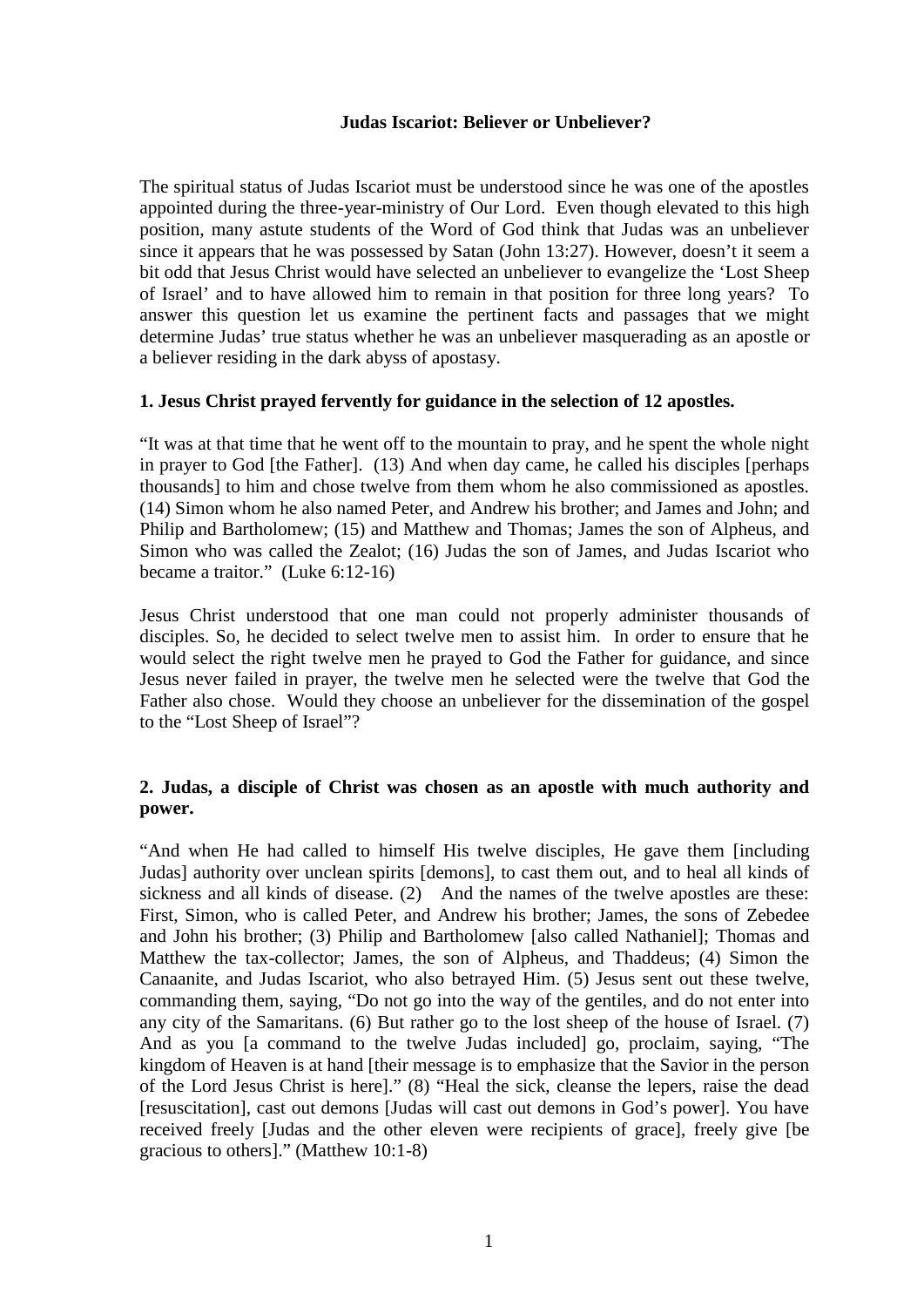The two designations; namely, disciple and apostle can hardly be applied to an unbeliever yet Judas was first a disciple learning the spiritual life and then became an apostle, a spiritual rank of the highest magnitude. As an apostle, Judas was given great authority and power from Christ: for example, the authority and power to cast out demons and then to evangelize those freed of the demons. This authority and power executed would be detrimental to Satan's cause since Satan utilized the many cases of demon possession in Judea to enhance his power and influence and to prevent those demon-possessed from believing in Christ. Judas as an apostle to Israel functioned in the gospel ministry for nearly three years. Have you ever seen an unbeliever witness for Christ even once much less for three years!

### **3. Jesus at the Last Supper honors Judas Iscariot:**

"Jesus answered, 'It is he to whom I shall give this sop [the Greek word somion] when I have dipped it.' And dipping the sop, He gave it to Judas Iscariot, the son of Simon." (John 13:26)

To present someone with the somion [a special bit of food usually a piece of bread or meat with a tasty sauce] was the highest honor received at a banquet. In this passage, Jesus, the host took the sop and dipped it into a special sauce and gave it to Judas. In doing so, it appears that he was honoring Judas as a member of the family of God and as one of his chosen apostles to Israel and at the same time challenging him to reconsider the betrayal which he was about to enter into. Furthermore, offering the 'sop' to Judas and not to one of the other apostles was neither a violation of protocol nor discourteous, for the other eleven would receive a much greater honor, that is they would be promoted to the rank of Apostles to the Church.

There was possibly even a greater reason why the Lord offered the sop to Judas. It may have been a gracious attempt to blast through the hardness of Judas' heart. (The longer the believer stays out of fellowship, the more scar tissue is formed in his soul (Ephesians 4:17, 18)). Judas having spent three years out of fellowship was severely scarred and hardened. This offering of the sop must have caused Judas to reflect upon his decision to betray Christ. Should he get back into fellowship and start living the spiritual life, or remain out of fellowship and accept the sop under the pretense that he was virtuous? He of course chose the latter and so the last piece of scar tissue was formed – Judas' soul was now in an irrecoverable state.

## **4. The use of the Greek words louo, nipto pous and katharos in John 13:4-11**

The Greek word *louo* means to be bathed. In the metaphor of this passage, it refers to the forgiveness of all pre-salvation sins at the point of salvation. The passive voice means that the believer receives the bathing (metaphorically) by God the Father, that is, the Father forgives all pre-salvation sins at the point of salvation. Of course after salvation we continue to sin – this is analogous to our feet becoming filthy. Washing the feet (*nipto pous*) is analogous to the believer naming his sins to the Father. This results in our being 'purified' or 'cleansed,' the Greek word '*katharos*,' a cognate of '*katharizo*' which is found in 1 John 1:9.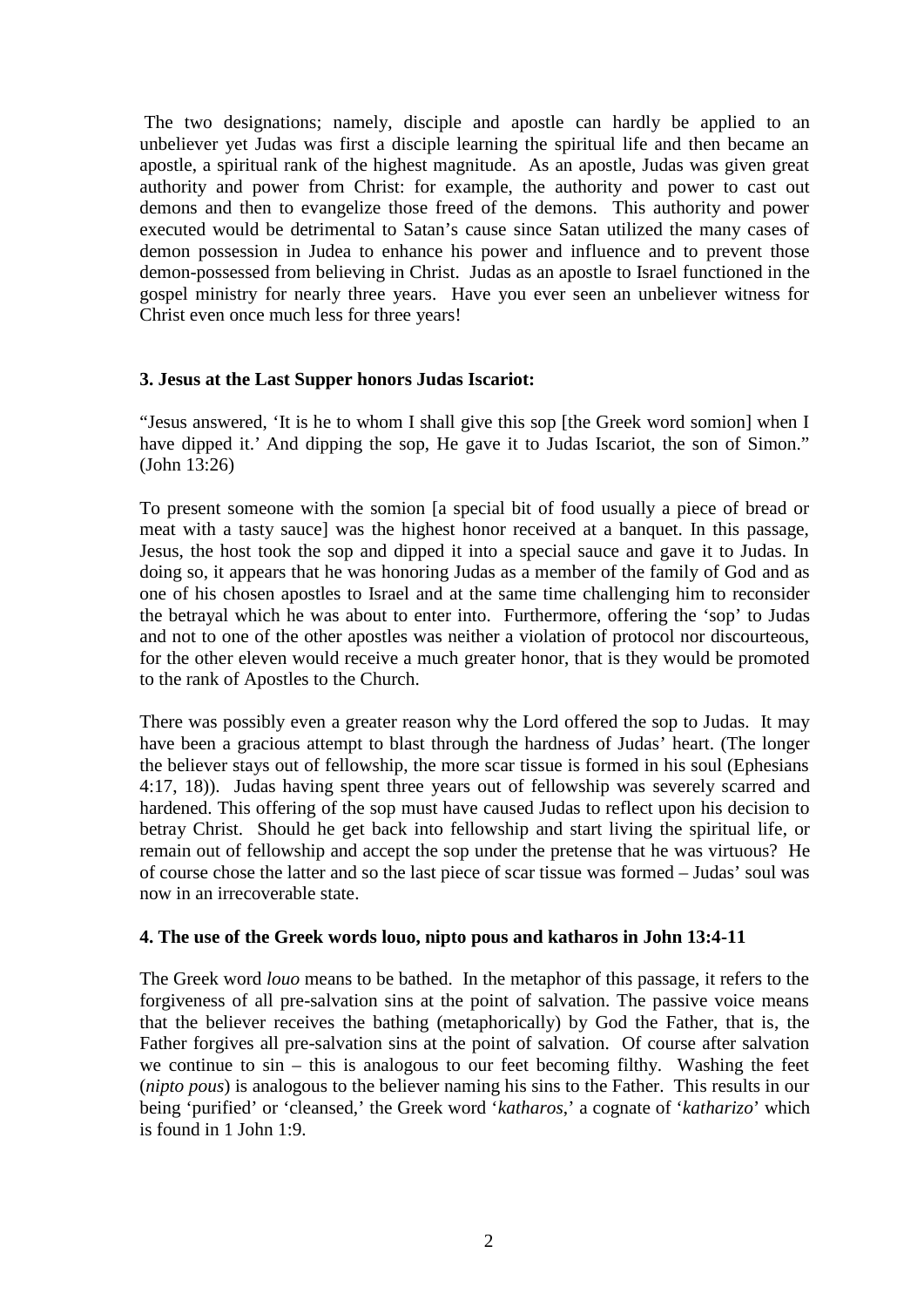"He rose up from supper and laid aside His outer garments. And taking a towel he girded Himself. After that He poured water into a basin and began to wash [nipto: a portion of the body] the disciples' feet [all twelve disciples: implying that Judas was a believer who needed his post-salvation sins forgiven], and to wipe them [washed and wiped analogous to forgiveness of post-salvation-sins] with the towel with which He was girded." (John 13:4, 5)

These disciples had committed a terrible breach of etiquette because they had not washed the excrement off of their feet before entering the banquet hall for the Passover Feast. Since there wasn't a servant to do the washing, and since they would not wash each other's feet due to an argument over who was the greatest (Luke 22:24), they just came in and reclined Roman style on a couch with their feet practically on the table. The stink of the human sewage on their feet must have been unbearable. Without criticizing them, Jesus decided to clean their feet not only to solve the immediate problem of their filthy feet, but primarily to teach by analogy that his work on the cross would be the basis for the confession and forgiveness of sins.

All twelve disciples had bathed before departing from Bethany and coming to Jerusalem where the Last Supper would take place. This cleansing of the whole body is analogous to their salvation with emphasis on the forgiveness of pre-salvation-sins. On the way to the location where the Last Supper would take place, they had to walk through a number of filthy streets for at that time they did not have plumbing as we do now and the people would just throw their daily bowls of excrement onto the street. So, as was the custom, the apostles should have washed their feet before entering the home where the supper would take place. Washing the filth (representing sins) from their feet would be analogous to the confession and forgiveness of their post-salvation-sins.

Dining at the table was fellowship with the Lord (Revelation 3:20). The believer cannot have fellowship with the Lord with filth on his feet (in a state of sin and carnality). The feet are analogous to service (Isaiah 52:7). One cannot serve the Lord with filthy feet (while in carnality).

Christ washed the disciples' feet to teach the doctrine that forgiveness of sins would be based on his work on the cross. "In whom we have redemption [the primary accusative as object of the verb: the work of redemption took place on the cross] resulting in the forgiveness [the secondary accusative of result] of sins." (Colossians 1:14)

"Then He came to Simon Peter [on the couch]. And Peter said to Him, Lord, do you wash my feet? [At that moment Peter probably withdrew his feet backward] (7) Jesus answered and said to him, "You do not understand what I do now [Peter didn't understand the doctrinal significance of Jesus wanting to wash his feet], but you shall know hereafter [later Peter would realize that this was an illustration of the forgiveness of sins]." (8) Peter said to Him, 'You shall never ever wash my feet.' Jesus answered him, 'Unless I wash you, you have no part with Me' [two meanings: first, if you don't wash your filthy feet, you cannot sit with me at the table; second, by analogy, if you don't confess your sins, you cannot have fellowship with God]. (9) Simon Peter [in using Peter's full name, John, the writer seems a little exasperated with Peter's stupidity] said to Him, Lord, not my feet only, but also my hands and head [Peter still did not comprehend the analogy]." (John 13:6-9)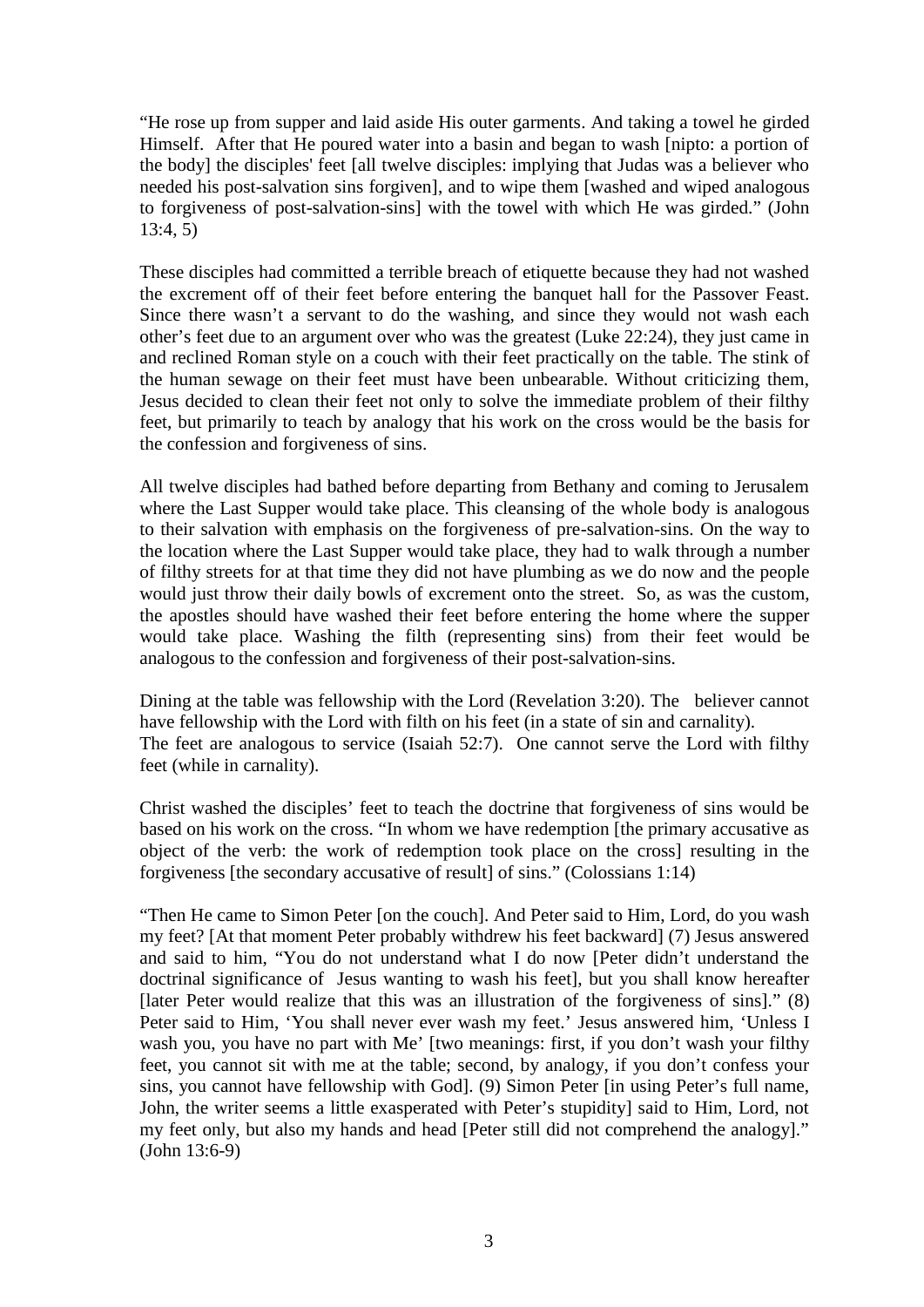Rituals and analogies are meaningless unless one understands the doctrine related to them. Christ taught the necessity of confession of sins as a prerequisite for fellowship with God. This he did by analogy through the custom of washing ones feet before entering a home.

"Jesus said to him, He who is bathed [louo: analogous to salvation and the forgiveness of pre-salvation sins: all twelve had bathed before arriving at the house] has no need [to bathe again, to be saved again] except to wash [nipto: to wash the extremities] his feet [analogous to Rebound], apart from that [washing his feet] he is completely clean [*katharos*: in fellowship: the cognate verb *katharizo* is used in 1 John 1:9:]. And you are clean [*katharos*: eleven disciples were in fellowship], but not all [for Judas was out of fellowship]. (11) For He knew who would betray Him [betrayal in the mentality motivated by avarice means that Judas was out of fellowship]. Therefore He said, 'You are not all clean.'[not all are in fellowship: the Greek word *katharos* is a cognate of *katharizo*: "to purify from all unrighteousness" (1 John 1:9)]." (John 10, 11)

Jesus Christ makes it quite clear that there was no need for any of the apostles to bathe since all twelve had already bathed (analogous to salvation). Judas was saved, but he wasn't *katharos*, he wasn't in fellowship. He wasn't in fellowship because he had decided to commit the sin of betrayal as stated in the passage above.

# **5. Did Satan indwell the body of Judas Iscariot?**

Hypothetically, was it even necessary for Satan to indwell Judas since he was already completely under the influence of avarice?

Jesus called Judas the devil (John 6:70, 71). Now, he obviously wasn't the devil, but had become an agent of Satan through demonic influence. Even Peter was called Satan by the Lord (Matthew 16:23). Obviously, Peter was not Satan nor was he indwelt by Satan, but demonstrated some demonic influence in his attempt to hinder the cross. When a believer stays out of fellowship with God for a long period of time, Satan's desires and thinking enter that believer's soul. We call this demon influence which is illustrated in 2 Timothy 2:26.

"And they [believers] should come to their senses [*ananepho*: in the sense of naming their sins] and escape from the devil's snare [Satan influencing the souls of believers], having been held captive by him [Satan] with reference to his [Satan's] will [believers can do the will of Satan just as Judas was motivated by monetary lust to do Satan's will]."

The Greek verb *ananeph*o was used in classical Greek for recovering from a very heavy night of imbibing. When an Athenian drank too much wine the night before, the next day he would need to recover his ability to think and concentrate. Because Judas stayed out of fellowship over a long period of time, he became intoxicated with the thinking and desires of Satan. Money became the most important possession in his life (John 12:4-6). Rather than recovering from his intoxication, getting back into fellowship and learning the Word of God, he continued to drink from Satan's cosmic system and so remained inebriated and easily manipulated by Satan (entrapped to do Satan's will).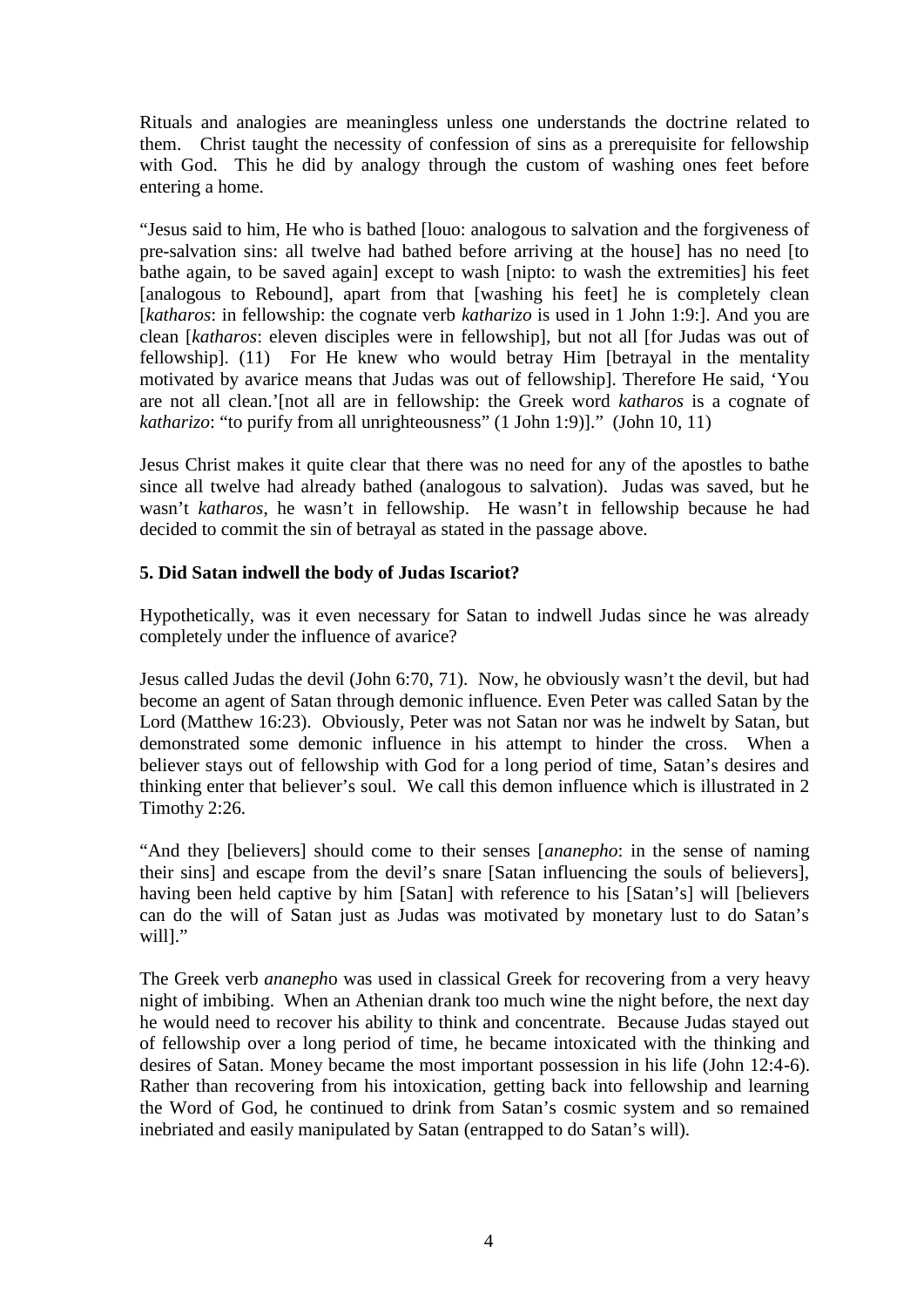During supper [the Passover meal], the devil already had thrust into the heart [the soul] of Judas Iscariot, the son of Simon to betray Him (John 13:2).

Judas' betrayal is related to demon influence, not satanic possession. The perfect active participle refers to an action which began in the past, namely, Judas got out of fellowship with God shortly after his salvation and remained so for three years. The intensive perfect emphasizes the existing results of those three years of being out of fellowship. Judas' motivation was now completely dominated by avarice; his thinking is to do the will of Satan, "the devil had thrust into the soul of Judas" the idea of betrayal. Since Satan did not thrust himself into Judas, but the idea to betray Jesus, the concept of betrayal is inextricably and undeniably united to demon influence, not possession. The following two verses must be interpreted in harmony with John 13:2.

"After the sop [by accepting the sop, his soul had become completely scared, hardened], Satan [Satan's desire to betray Jesus to the Sanhedrin] then entered into him [into Judas's soul controlled by avarice]. Therefore, Jesus said to him, what you [intend to] do [betrayal], do quickly." (John 13:27)

"Satan [Satan's desire to turn Jesus over to the Sanhedrin] entered into Judas the one called Iscariot being numbered among the twelve. And he went away and discussed with the chief priests and officers how he might betray Him to them." (Luke 22:3, 4)

The Greek word *eiserchomai* has many meanings including a figurative one. Figuratively, it has the meaning of a desire entering someone. This is the meaning here. Because of Judas Iscariot's insatiable lust to add thirty pieces of silver to his income, this desire of Satan entered his soul as a result of three years of being demon influence via black out and scar tissue of the soul (Ephesians 4:17-19). Both John 13:27 and Luke 22:3-4 relate 'betrayal' to 'entering,' and since the concept of 'entering' has already been related to demon influence in John 13:2, these other two verses mentioned above cannot logically be related to satanic possession.

## **6. No reason for the super genius-Satan to indwell Judas:**

As the supreme leader of all fallen angels, Satan would never lower himself to the point of indwelling an animal or human body unless it was absolutely necessary. One such necessity existed in the past and one will occur in the future. In the beginning of human history, he indwelt the serpent in the garden in order to mastermind the fall of man, and will indwell the dictator of the Revived Roman Empire that he might take personal control over the matters of world politics (2 Thessalonians 2:8-12). Two important missions requiring genius, but why would he need to indwell Judas? Judas is not going to be making any brilliant decisions; all he is going to do is lead a security-detachment of the high priest to Jesus, and then kiss Jesus on the cheek. This hardly requires a genius ability!

We must assume that Satan, a super-genius, would instead choose to remain in the presence of Jesus that he might gain important information. So, rather than indwelling the body of Judas which would have removed him from the presence of Jesus Christ, he remained with Jesus to listen to the Upper Room Discourse, the Gethsemane Discourse and the Lord's prayer as found in John 17.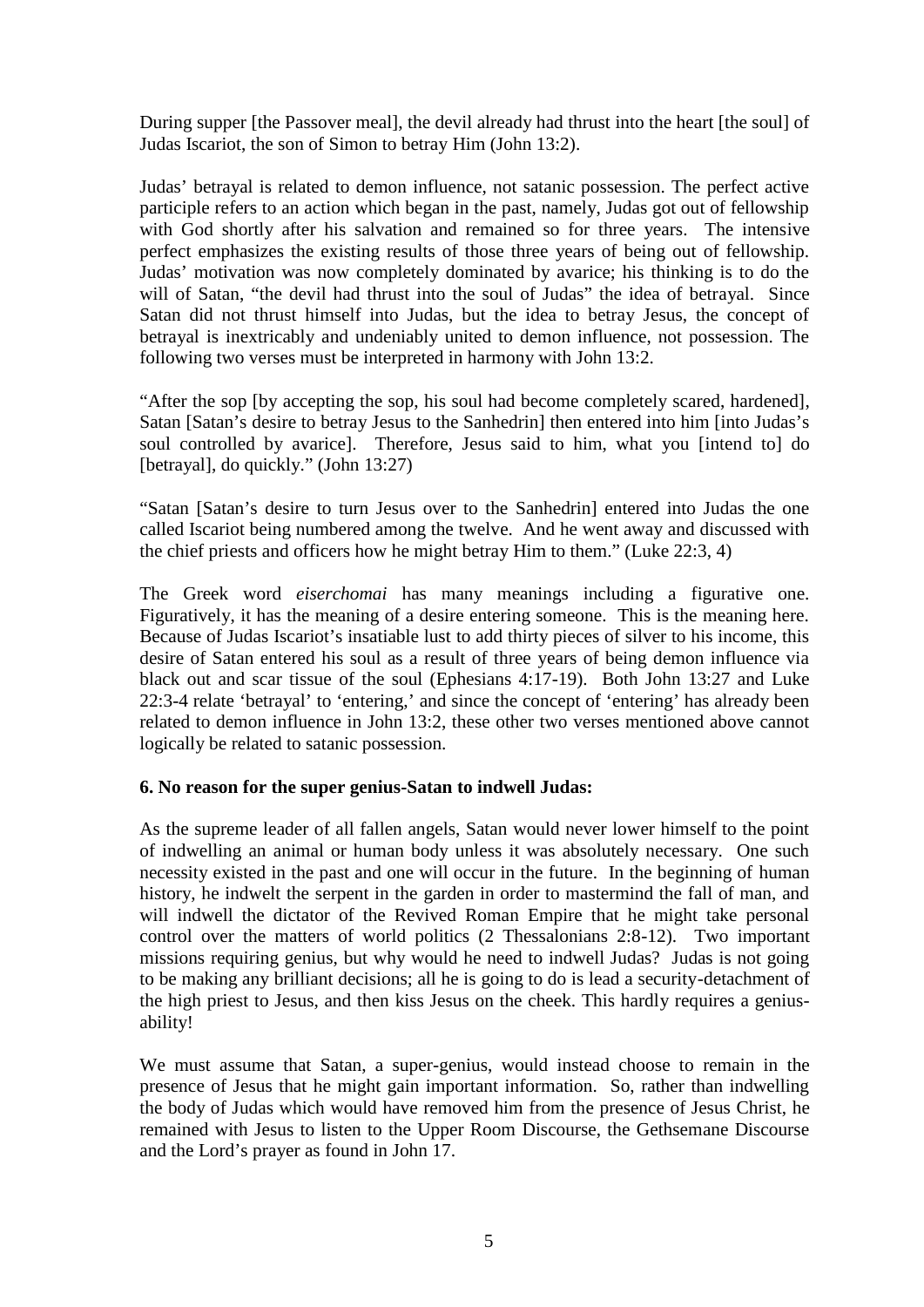### **7. If Satan had indwelt Judas, the betrayal would not have taken place on the Passover**

And supper beginning, the Devil already having thrust into the heart [the devil's idea to betray Jesus] of Judas Iscariot, the son of Simon that he might betray Him [to the Sanhedrin, not to the Romans], (John 13:2)

And after the sop [Judas had now become completely scarred over], then Satan entered into him [a soul full of scar tissue locked-in the decision to betray Christ]. Then Jesus said to him, "What you are about to do, do it more swiftly" [Judas still had some control over his volition and complete control over his own body unlike a person demon possessed]. (John 13:27)

Jesus commanded Judas to act more swiftly than he had planned to act. Judas had planned on celebrating the Passover with the Lord, but when the Lord had commanded him to act more swiftly he obeyed and left. This completely messed up Satan's timing. Satan wanted Christ to die either before or after the Passover and Feast of Unleavened Bread, but definitely not on Passover fulfilling the very purpose of that Feast. Furthermore, Satan's plan did not call for Jesus to be hung on a Roman cross, but to be murdered by the Sanhedrin under a pile of rock which would take only a few minutes. In those few minutes, God the Father would not have had sufficient time to punish Jesus Christ for all the sins of human history. We know that supernatural darkness covered the cross from 12 to 3, exactly three hours, the shortest time in which God the Father could judge Jesus for all the sins of humanity. However because Jesus was betrayed on the Passover (Jewish calendar) and since the Jews were forbidden to stone anyone during the Passover and the Feast of the Unleavened Bread (April 14-21), and since their hatred and murder lust was so overpowering, they could not wait for this holy week to end, and so they turned Jesus over to the Romans for a swift sentencing and judgment. At this point, the devil must have felt very frustrated since he knew that it had been prophesied that Christ would die on the wood.

Christ redeemed us from the curse of the Law having become a curse for us for it is written [Deuteronomy 21:23: Satan knew well] "Cursed [judged] is everyone who hangs on the wood [in this case the Roman cross]. (Galatians 3:13)

### **8. Matthew 26:24 misunderstood:**

"The Son of Man goes [to the cross], as it has been written concerning Him [the Old Testament declares the cross], but woe to that man by whom the Son of Man is betrayed! It would have been better for that man [Judas Iscariot] if he had not been born [*gennao*: not been born spiritually: if he had not been a believer].

The Greek word gennao is used both for physical birth and spiritual birth (John 3:3-6) and in the above verse it is referring to spiritual birth.

If Judas had been an unbeliever, and if this verse were talking about physical birth, it would make no sense. Why would Jesus say that it would have been better for an unbeliever who still had an opportunity to believe in Jesus Christ never to have been born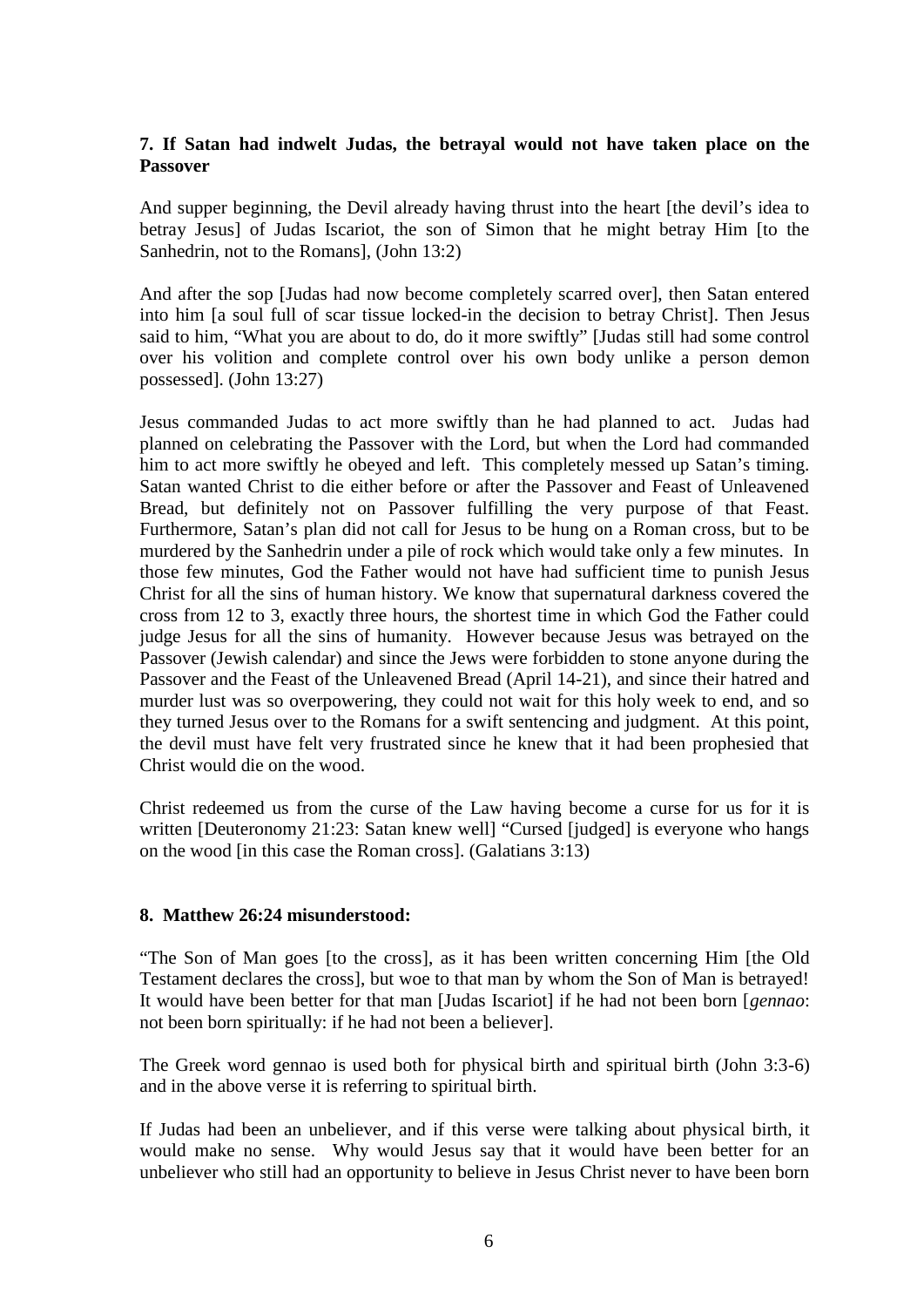(to have become a human being)? If Judas had been an unbeliever at the time of the betrayal the solution would have been very simple, namely believe in the Lord Jesus Christ as did some of the soldiers who had nailed Christ to the cross (Matthew 27:54) and then advance to spiritual maturity. On the other hand if Judas had been a believer during those three years with Christ and during the betrayal, his options as a believer with maximum black-out and scar tissue would have been limited to either suffering the sin unto death or suicide and so no hope of advancing to spiritual maturity.

Judas as an unbeliever:

He would have been neither a disciple nor an apostle. He could not have rejected the spiritual life from which came much scar tissue. After the betrayal, he could have simply believed in Christ. As a new believer he could have advanced all the way to spiritual maturity.

Judas as a believer:

He became a disciple and then an apostle.

As a believer he rejected the spiritual life and accumulated much black-out and scar tissue of the soul.

When he accepted the sop at the Last Supper, it built up more scar tissue on the existing scar tissue with the result that his soul became completely filled up with scar tissue.

A believer with maximum black-out and scar tissue of the soul and under emotional revolt of the soul seeks an emotional solution: great remorse and suicide. Because of his scar tissue which meant rejection of any divine solution he was unable to use the recovery procedure of 1 John 1:9 in order to recover his spiritual life. Thus, he had only two choices namely 'die the sin unto death' or commit suicide.

## **9. A Second Look at John 6:64; 66-71:**

John 6:64: "But there are some from among you who do not believe [These will depart. Judas was not one of those who departed.]." For Jesus knew from the beginning [in eternity past] those who did believe [The manuscript evidence suggests that the negative should not be in this sentence.], and a certain one [from this group] would betray Him [The plural form of the Greek word "tis" is followed by the singular form of "tis." Thus, Judas was part of the group that did believe.].

There are two Greek negatives in this verse, but there should be only one. Of the three greatest uncial manuscripts namely Codex A (Alexandrinus), Codex x (aleph: Sinaiticus) and Codex B (Vaticanus), Codex A does not even have this text in its manuscript. Though Codex B includes the Greek "me," Codex x excludes it. Since most Christians lean toward Judas Iscariot as being an unbeliever, it appears that a scribe added the negative to Codex B.

6:66: As a result of this [message] many of His disciples departed and were no longer walking with Him. [This does not apply to Judas Iscariot since he remained with Christ.]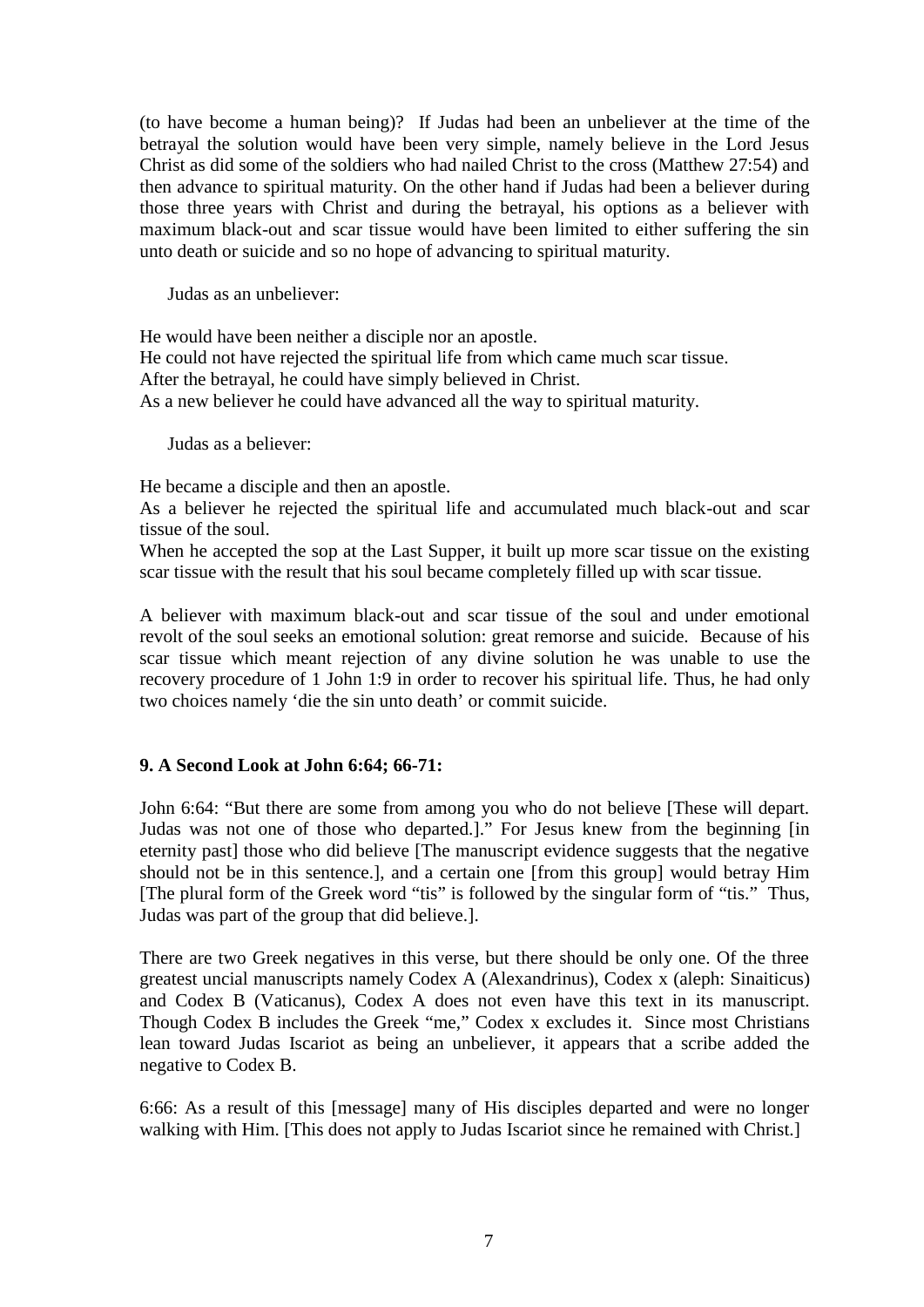6:67: So, [after many disciples left] Jesus said to the twelve [including Judas Iscariot], "You do not want to depart also, do you?" [Since this question was introduced by the negative "me" the Lord expects them to stay. If Christ had introduced this question with the Greek negative "ou," it would be translated, "You also want to depart, don't you?]

6:68 Simon Peter answered Him, "Lord [deity], to whom shall we go to [and find salvation]? You have the words of eternal life.

6:69 "We [Peter speaking on behalf of the Twelve] have believed [Perfect tense: believed in the past with the result that all twelve were eternally saved] and have come to know that You are the set a part One of God [the Father]."

Peter is certain that all twelve of the disciples were believers with some knowledge of the Lord. In other words Peter declared that Judas was a believer with some understanding of the God-Man. It seems reasonable that Judas had made it quite clear to Peter that he was indeed a believer with some doctrine. How else does a believer like Peter have confidence in another person's salvation and doctrinal understanding except through declaration?

6:70 Jesus answered them, "Did I Myself not choose you, the twelve, and yet one of you is a devil?"[Judas was demon influenced through blackout and scar tissue of the soul (Ephesians 4:17, 18). Therefore, living several years under the lust pattern of his sin nature, he had Satanic thinking in his soul.]

Jesus did not declare Peter's statement to be false. Just as the Lord would call Peter, Satan [Matthew 16:23] so, here he called Judas the devil. In the future Peter would have the thinking of Satan for a short time just as Judas through blackout and scar tissue of the soul, acquired the thinking of Satan.

6:71 Now, He meant Judas the son of Simon Iscariot, for he, one of the twelve, was going to betray Him.

## **10. Judas did not intend to send Jesus to his death.**

Then when Judas, who had betrayed him began to see [the unintended consequences] that he [Jesus] had been condemned [Judas attended the trials], he was filled with remorse and regret [*µεταµεληθεὶ* : metameletheis: a strong word for emotion] and returned the thirty pieces of silver to the chief priest and elders," (Matthew 27:3).

The Greek word *horao* an ingressive aorist should be translated began to see. He began to realize the consequences of his betrayal, that Jesus would be sentenced to death. When Judas agreed to betray Jesus, he was not thinking about the consequences of his sin. He certainly did not wish for Jesus to be sentenced to death, but was merely concentrating on satisfying his insatiable lust for that money. This is true of most people when they are functioning under lust. They only concentrate on the object of their lust; they don't think about how their sin will hurt others. After Judas became aware of the consequences of his betrayal, he was overwhelmed by his emotions.

In this emotional state, he confessed his sins to a group of religious Jewish unbelievers. This was emotional nonsense since they were not able forgive him nor restore him to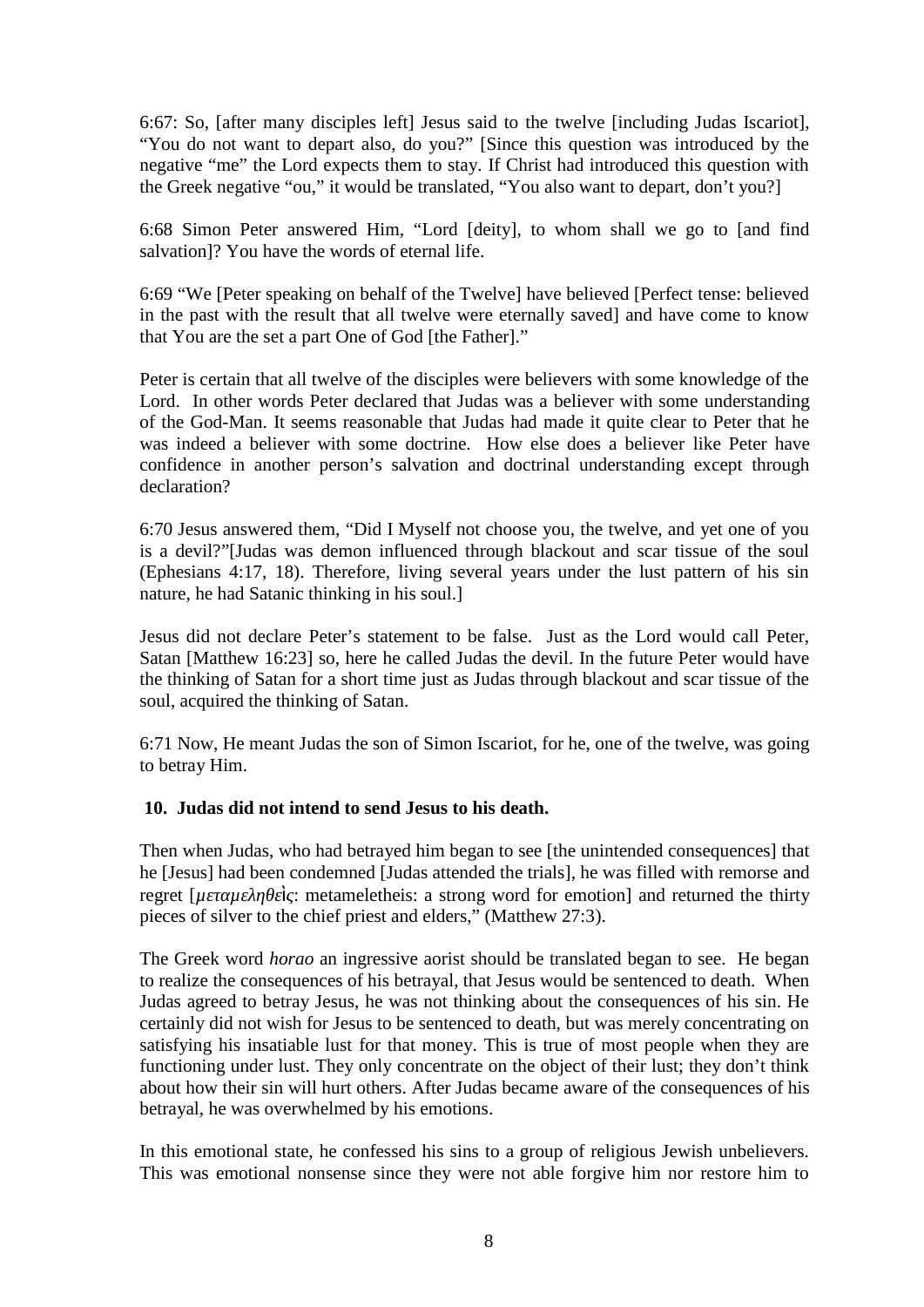fellowship. He needed to bring his emotions under control (but impossible since he was operating under emotional revolt of the soul so long) and then to speak to God the Father about his sin, not to people.

"Saying, 'I have sinned by betraying innocent blood.' But they said, 'What is that to us [What do we care]? See to it yourself [That's your problem].' " (Matthew 27:4)

"And he threw the pieces of silver into the temple sanctuary and departed then, he went away and hanged himself." (Matthew 27:5)

Once a believer becomes emotional about his sins, he becomes preoccupied with himself. Preoccupation with self regarding one's failures leads to depression and depression can lead to suicide. Peter wept bitterly after denying Christ, but then he put aside his emotion and named his sins to God the Father, recovered his spiritual life and advanced toward spiritual maturity. So, even though Peter's sin and failure was similar to that of Judas Iscariot's, he used thought (Bible doctrine) to solve his problem while Judas compounded his problem with emotional remorse. They both had the temporary rank of Apostle, a three year appointment. Peter would live to be promoted to the permanent rank of apostleship in the Church Age; while on the contrary Judas would commit suicide under the influence of sinful emotions.

## **11. Acts 1:16, 17, 25 explained:**

1:16. Men, brethren, [includes the ladies] this Scripture must have been fulfilled, which the Holy Spirit by the mouth of David spoke before concerning Judas who was a guide to those who seized Jesus.

1:17. For he [Judas] was numbered with us [one of the twelve] and had obtained a portion of this ministry [only a believer can participate in a ministry].

1:25. That he [a replacement for Judas] may take the place of this ministry even apostleship from which position Judas by transgression fell [betrayal of Christ followed by suicide] to go to his very own place [the Greek expression:  $(ton)$ topon ton idion) this intimate expression is not the type of expression which would be used for Torments and the Lake of Fire].

Judas lost his apostleship not because he was an unbeliever, but "by transgression."

## **12. Judas was destroyed by his apostasy (the 8 stages of reversionism).**

 "While I kept on being with them [remained with the twelve for three years], I kept on guarding them by your name [taught the twelve the Word of God the Father] which you have given me [the twelve believers to function as apostles to Israel], and I guarded them [to guard against a known enemy, namely Satan and his demons] and not one of them was destroyed [the Greek verb ἀ ώλετο: *apoleto* from the verb form of apollumi, cognate with the noun apoleia: The Lord protected their spiritual lives as well as protecting them from physical harm] except the son of destruction [*(b) i ho huios tes apoleias*: a designation for Judas Iscariot], so that the Scripture would be fulfilled." (John 17:12)